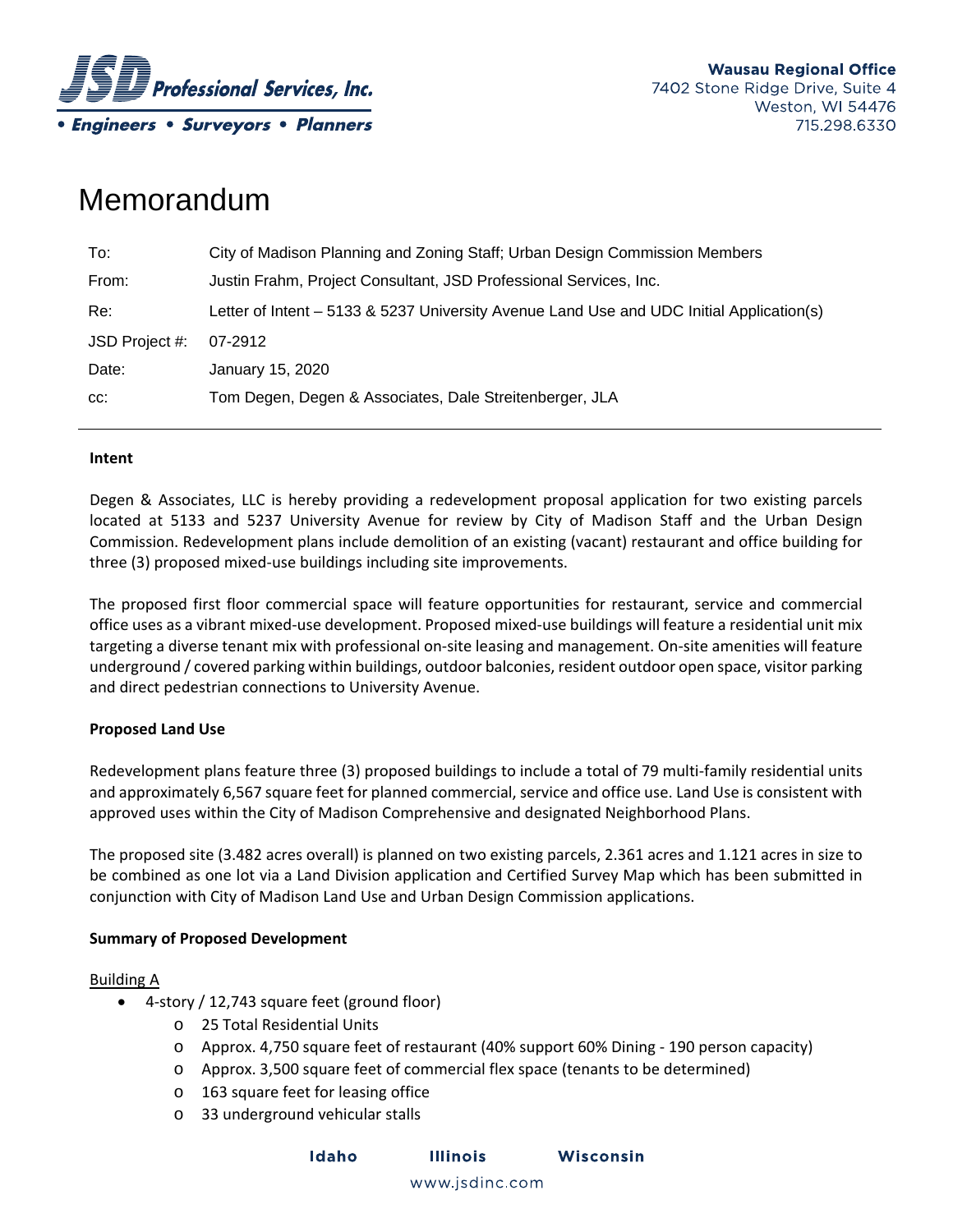

o 27 bicycle stalls (lower level)

#### Building B

- 4-story / 12,331 square feet (ground floor)
	- o 30 Total Residential Units
	- o Approx. 1,700 square feet of commercial flex space (tenants to be determined)
	- o 35 lower level / 17 first floor vehicular stalls
	- o 20 bicycle stalls (lower level) 16 (first floor)

## Building C

- 4-story / 9,950 square feet (ground floor)
	- o 24 Total Residential Units
	- o Approx. 1,200 square feet of commercial flex space (tenants to be determined)
	- o 19 lower level / 12 first floor vehicular stalls
	- o 25 bicycle stalls (lower level) 8 (first floor)

#### **Zoning**

The site is bordered by University Avenue with single family residential neighborhoods to the north, medium density residential neighborhoods to the west and south, and existing commercial and service‐oriented land uses to the east.

The subject site is currently zoned Suburban Employment (SE). Proposed land uses include:

- Residential Multi-Family (greater than 8 units) as a conditional use
- Commercial uses may include a combination of permitted uses and conditional uses (to be determined at a later date) as tenants are secured

## **Suburban Employment Zoning Requirements Table**

| <b>Suburban Employment (SE) District</b> |                           |                          |                |  |  |  |
|------------------------------------------|---------------------------|--------------------------|----------------|--|--|--|
| Requirement                              | <b>SE Zoning</b>          | <b>Proposed Site</b>     | Conformance    |  |  |  |
| Lot Area (sq. ft.)                       | 20,000 min.               | 151,704 sq. ft.          | Met            |  |  |  |
| Lot Area (Exclusive for                  | 2,000 sq. ft./unit        | Not Applicable -         | Not Applicable |  |  |  |
| residential Use)                         |                           | Proposed                 |                |  |  |  |
|                                          |                           | Mixed-Use                |                |  |  |  |
|                                          | 65'                       | Northwest $-234.2'$      | Met            |  |  |  |
| Lot width                                |                           | South $-519.2'$          |                |  |  |  |
|                                          | If not at corner location | 3'                       | Not Applicable |  |  |  |
| <b>Front Yard Setback</b>                | Not Applicable / No       | (front setback to patio  |                |  |  |  |
|                                          | Minimum                   | wall)                    |                |  |  |  |
|                                          | 15' or 20% Building       | 27.92'                   | Met            |  |  |  |
| Side Yard Setback                        | Height                    | (west property line)     |                |  |  |  |
|                                          |                           | 15' (east property line) |                |  |  |  |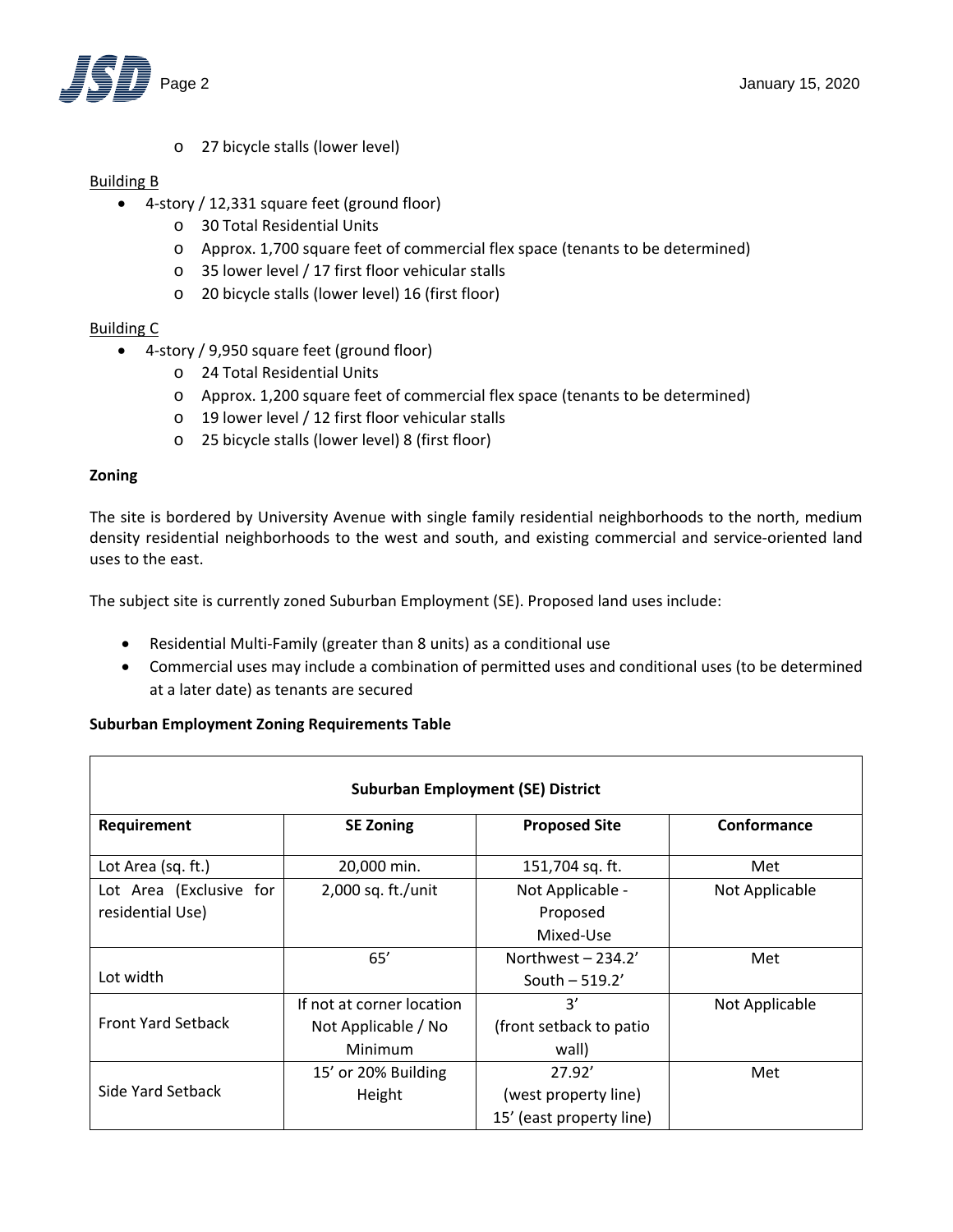

|                          | 30'                      | 62.45'           | Met |
|--------------------------|--------------------------|------------------|-----|
| <b>Rear Yard Setback</b> |                          | (rear minimum)   |     |
|                          | 75%                      | 65%              | Met |
| Maximum Lot Coverage     |                          |                  |     |
|                          | 22' measured to building | 36'              | Met |
| Minimum Height           | cornice                  |                  |     |
|                          | 5 stories $/68'$         | 4 stories $/50'$ | Met |
| Maximum Height           | <b>Residential Uses:</b> |                  |     |
|                          | 4 Stories/55'            |                  |     |
|                          | 400 sq. ft. / unit       | 34,050 sq. ft.   | Met |
| Usable Open Space        | 79 units x 400 sq. ft. = |                  |     |
|                          | 31,600 sq. ft.           |                  |     |

## **Existing Conditions / Opportunities and Constraints**

#### Infrastructure

An existing 19.5' reinforced concrete storm sewer structure runs central to the site from north to south and provides regional storm water conveyance through the subject site.

The location of the storm sewer poses a division of the overall site in which buildings or significant structures may not be placed over the easement area. The cost of relocating an infrastructure of this size is prohibitive relative to redevelopment of a single site.

In addition to the easement area, a reasonable setback must be maintained to the easement for proposed building or structure placement due to planned extents of foundations and excavations for protection of existing infrastructure during construction and future maintenance.

A 24" reinforced concrete storm sewer and associated easement runs along the south side of the property serving adjacent neighborhoods and the subject site.

Current sanitary sewer and water service is provided via laterals to existing buildings on site. These utility connections are to be capped and protected during construction with new connections established to proposed buildings. Plans do not anticipate any significant work for infrastructure improvements within the University Avenue (public) right‐of‐way.

#### Topography

The existing site features significant grade transitions including a 5 and 3 foot transition, at the westerly and easterly property lines, respectively. The aforementioned 27' wide storm sewer easement associated with subsurface regional storm sewer maintains an elevated ridge which features high points in elevation relative to east and west lands on site.

Low points of the site are located at the south westerly and south easterly corners of the subject parcels.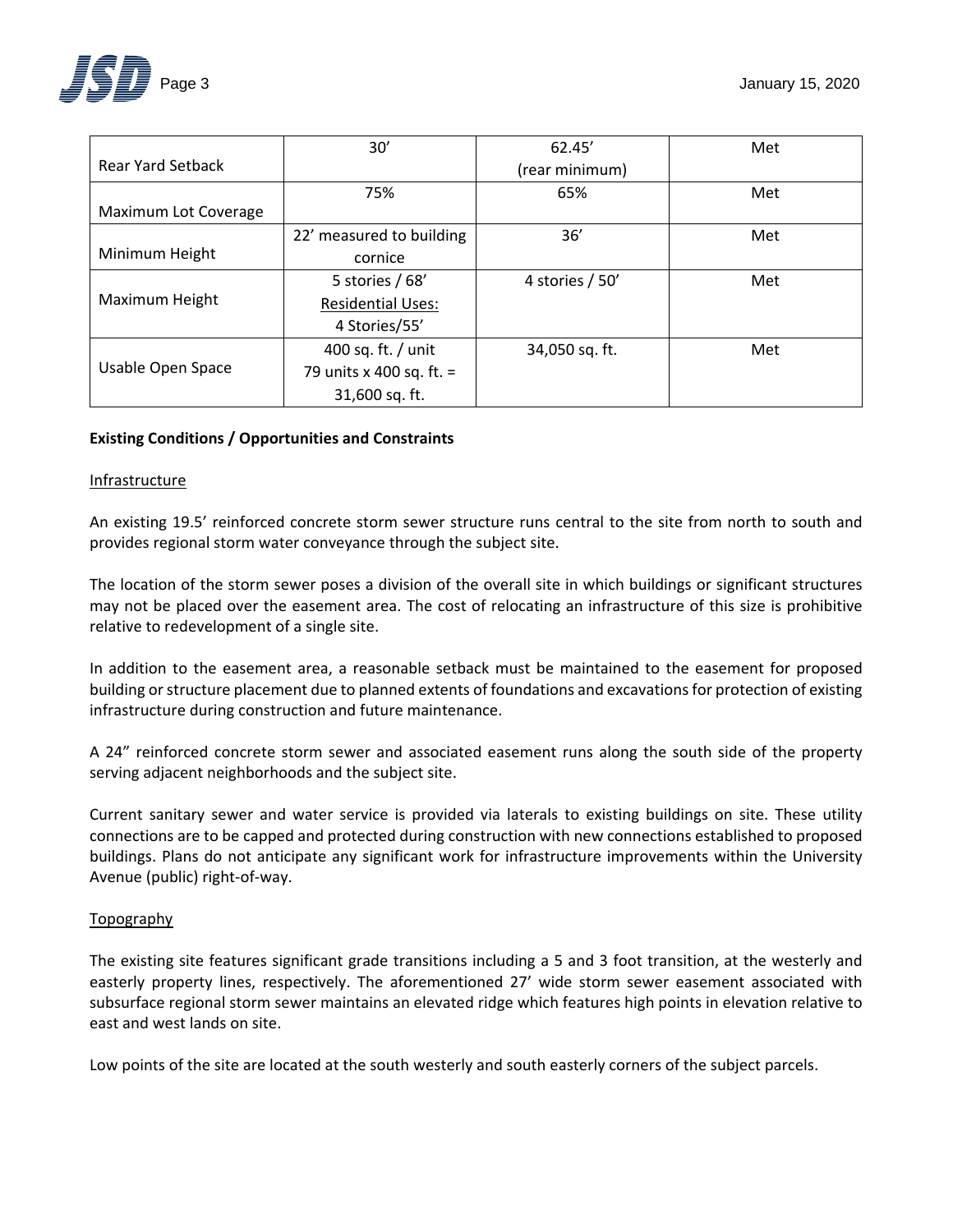

## Stormwater Management and Wellhead Protection Zone

The City of Madison's Well #14 islocated within the north easterly quadrant of University Avenue and Tomahawk Trail immediately north of the project site.

The wellhead protection zone has been a subject of neighborhood and City staff considerations in recent years relative to monitoring and maintaining water quality for residents. Consideration should be given to minimize potential increases of salt and point source pollutants to treat impervious areas associated with redevelopment opportunities and infrastructure improvements.

Development restrictions for the subject site include a 300' radius buffer extending from the wellhead which restricts storm water management facility placement on site. This impacts and restricts the north east corner of the site adjacent to the 27' storm sewer and restricts stormwater management facilities to the southern half of the project site. The proposed stormwater management design meets state and local redevelopment requirements on‐site.

Additionally, shallow groundwater for this site restricts depth of foundations and underground parking.

#### Traffic and Access

Currently University Avenue features a median break serving University Avenue westbound access to the site. There are two commercial driveway access points serving University Avenue eastbound access which will be reduced to one in the current proposal. There is an existing fire lane at the easterly edge of the site to be maintained, east of Midas and an existing motorcycle service shop.

Degen & Associates has commissioned a preliminary traffic analysis study in coordination with City of Madison Traffic Engineering staff review and coordination. The report analyzes existing and proposed land use traffic demands, levels of service for existing and proposed access, and reviews the overall safety of the existing transportation infrastructure serving the site.

The report submitted to City Traffic Engineering determined the existing median break on University Avenue, associated queue lane capacity and turning movements sufficiently serve the existing land uses as well as the proposed redevelopment land uses (79 units of residential and approximately 6,567 square feet of Commercial).

#### Fire Protection

Fire protection requirements for the site include fire lane locations, width, turning radii, hydrant locations, foundation coverage for sprinklered buildings as well as aerial apparatus for buildings over 30' and existing fire lanes to be maintained.

Due to lot depth, the site requires circulation and multiple points for fire lane access in lieu of minimum deadend lengths. This includes access for aerial apparatus for 25% of exterior building footprints based on the proposed three‐story building height (greater than 30').